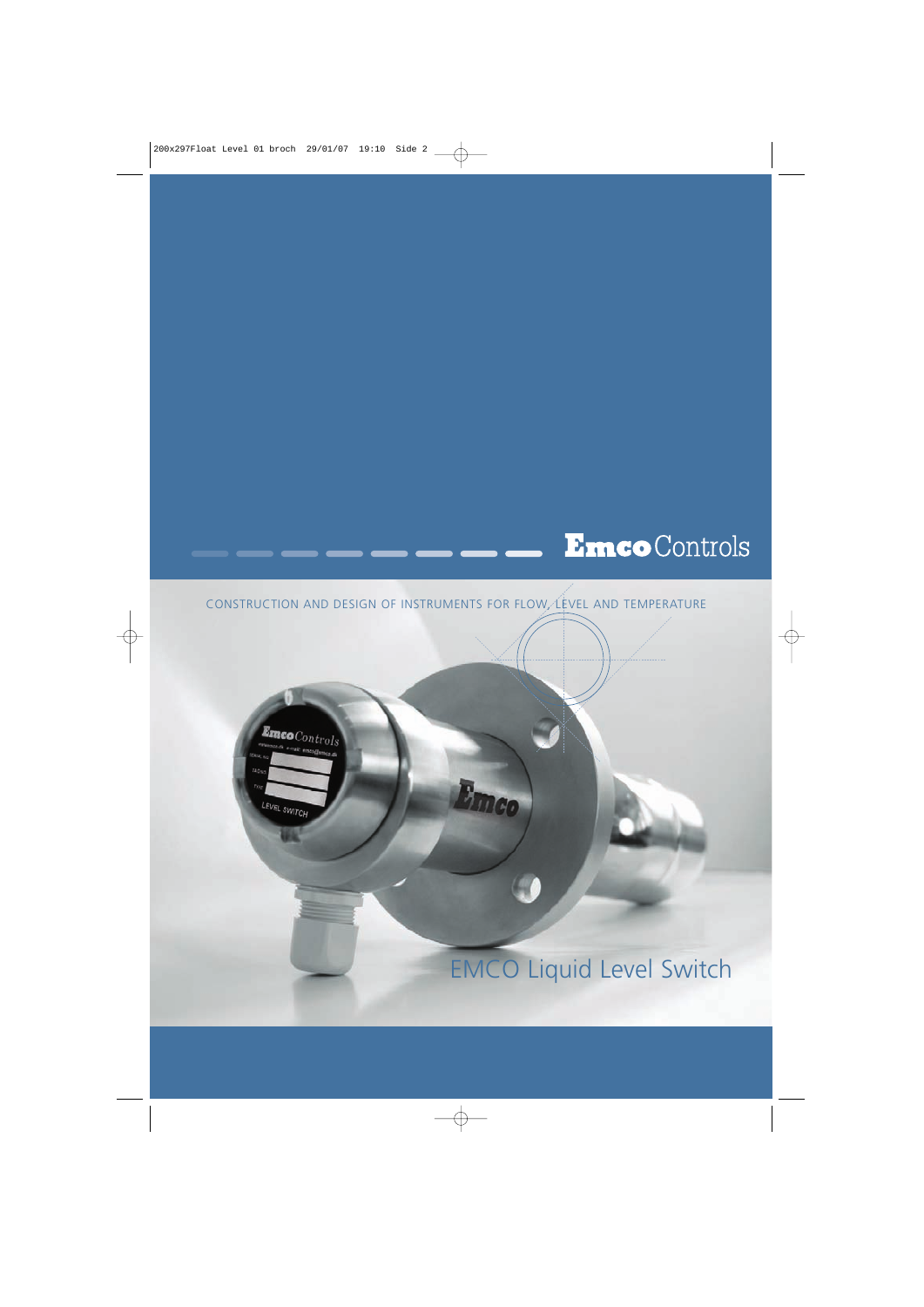

### WELCOME TO EMCO CONTROLS

### WELCOME TO EMCO CONTROLS

EMCO Controls is a Danish instrumentation company.

The factory is placed in Hillerød just north of Copenhagen.

From the premises in Hillerød domestic and export sales as well as manufacturing are conducted. We employ skilled people with many years of experience in manufacturing of mechanical instruments.

EMCO Controls originates back to 1966 and has right from the beginning been recognized as a manufacturer of process control equipment including switches and indicators for level measurement.

#### ENGINEERING

Design and engineering of our instruments are based on recognized international standards. Our work is supported by the latest version of Autodesk Inventor with 3 D solid modelling and computer programmes developed by our engineers.

Our instruments are manufactured according to the EU Pressure Equipment Directive (PED) 97/23 EC and CE marked when required by the process conditions.

We continually strive to provide high quality sensors with design innovation to meet our customers' requirements.

#### MANUFACTURING

Our CNC machines for turning and milling are equipped with EDGECAM.

#### QUALITY ASSURANCE

A quality system according to ISO 9001-2000 has been implemented in order to manufacture according to a quality defined by international standards, by our customers and ourselves.

#### CUSTOMER SEGMENT

Shipbuilding. • Power plants, incineration units, combustion units. General food industry. • Water treatment plants. • Pharmaceutical industry. Chemical industry. • General liquid handling industry.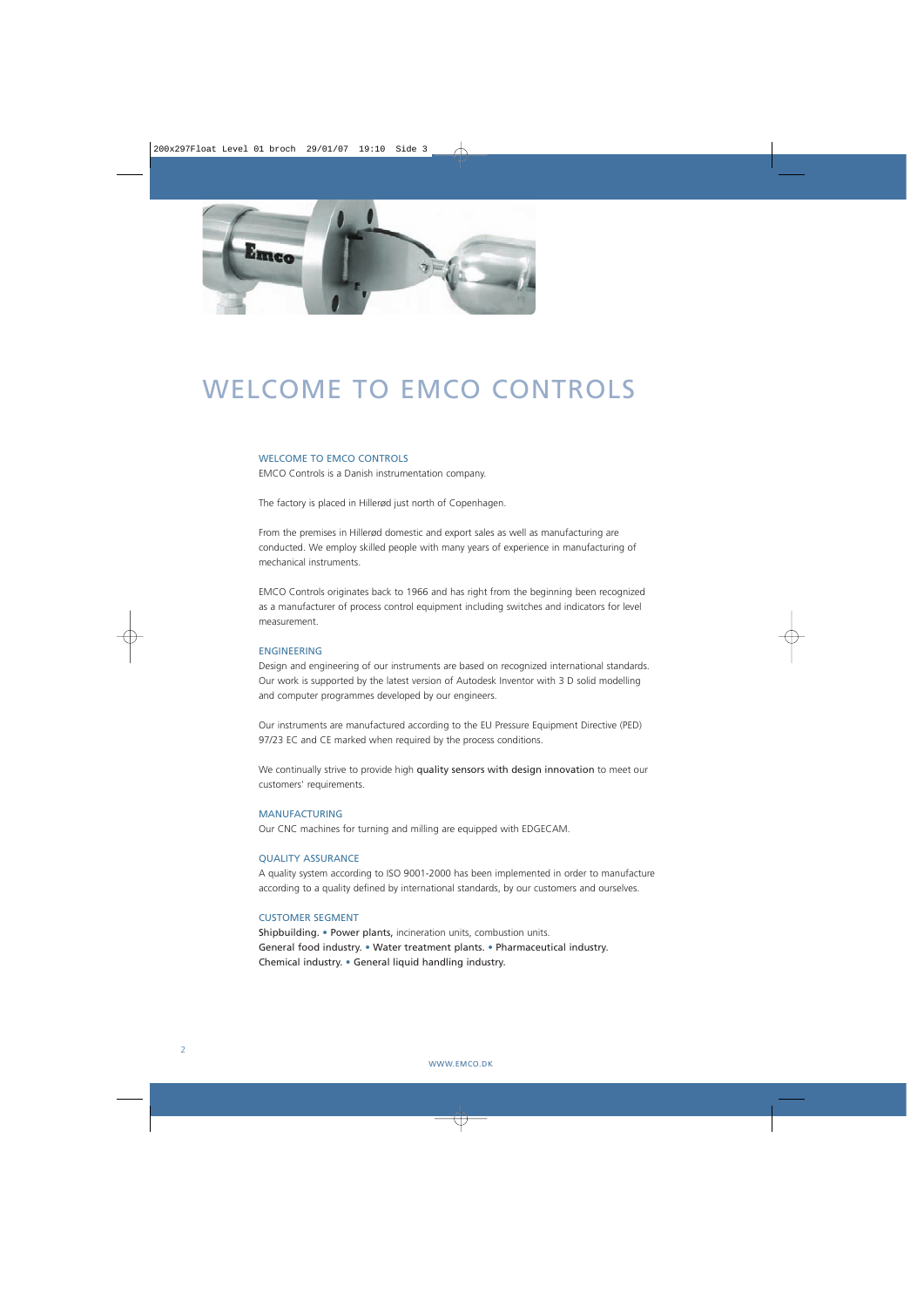### QUALITY SENSORS WITH DESIGN INNOVATION

#### **HISTORY**

EMCO liquid level switches have been manufactured since 1973 serving customers reliably in many different industries including the shipbuilding industry.

The present liquid level switch is developed by our engineers backed up by more than 30 years of know-how gained by close corporation with our valid customers.

The initial stage of the new development was to set up the requirements to the design of the level switch. 5 major requirements were identified:

- 1. Easy electrical and mechanical mounting
- 2. Good corrosion resistance of the switch housing
- 3. Modern design
- 4. Low manufacturing costs
- 5. High degree of flexibility

The engineers within the company were able to solve 4 out of the 5 major requirements. The design of the level switch was done by an industrial designer.

### ENGINEERING BASED ON INTERNATIONAL STANDARDS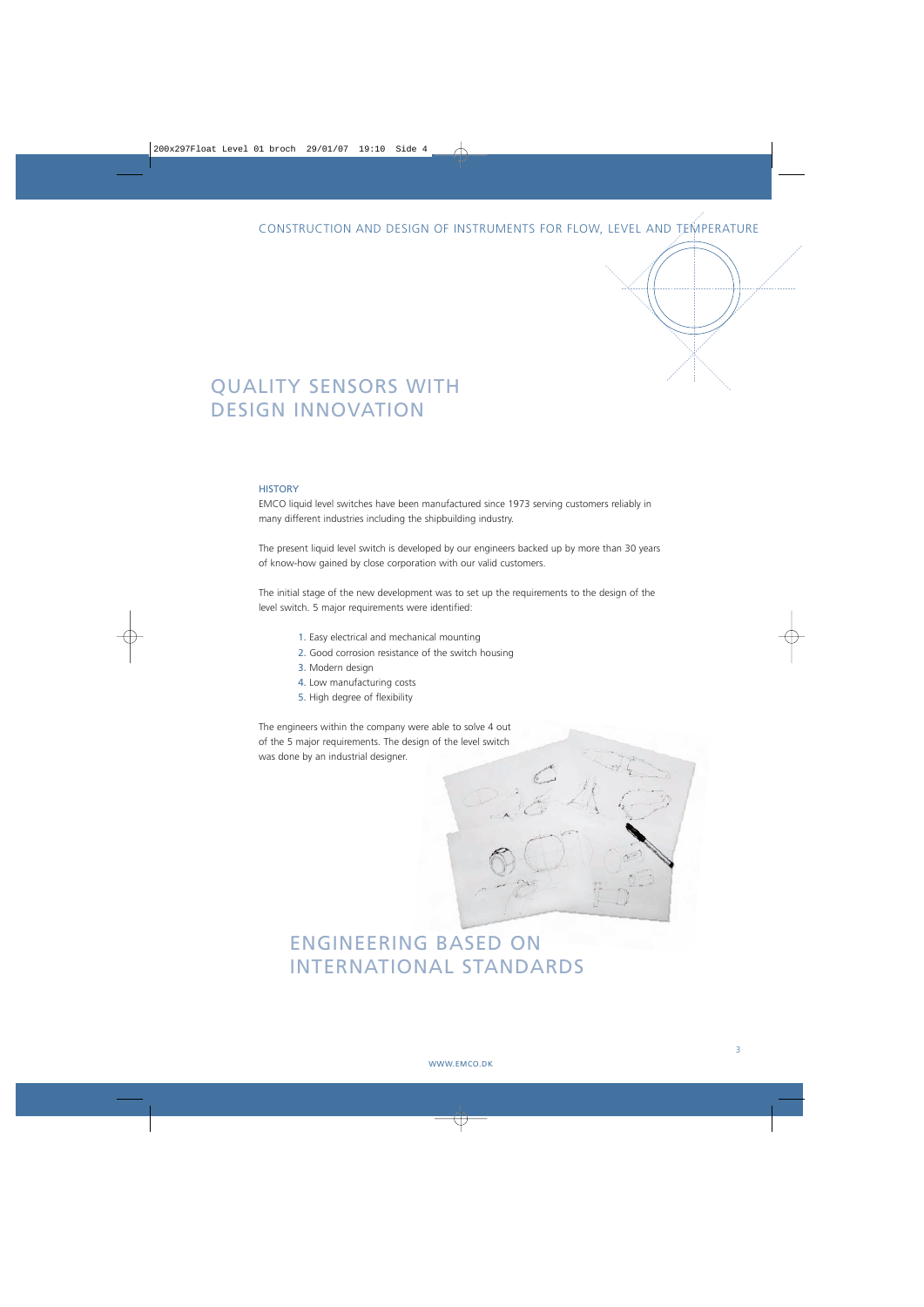

### LEVEL SWITCH

#### **APPLICATION**

The EMCO level switch is designed to control the liquid level in vessels containing corrosive or non-corrosive liquids.

### ALARM DUTY

The standard level switch with float code 01 is used for signalling high or low alarm points. The signal may be used for plant shut down or emergency override control. Level switch with float code 05 is intended for side mounting with alarm point with difficult accessibility.



Level switch with float code 04 is for vertical mounting on top of the vessel. Level switches with long levers f. d. code 50 are used for alarm duty with unstable liquid surface or with insulated vessels requiring long levers undisturbed movement.

Liquid level interface, minimum difference in density 0,2

### PUMP/VALVE CONTROL

Two level switches with float code 01 are used for pump control where one switch starts the pump by activating a holding relay and the other switch brakes the holding relay when the desired liquid level has been reached.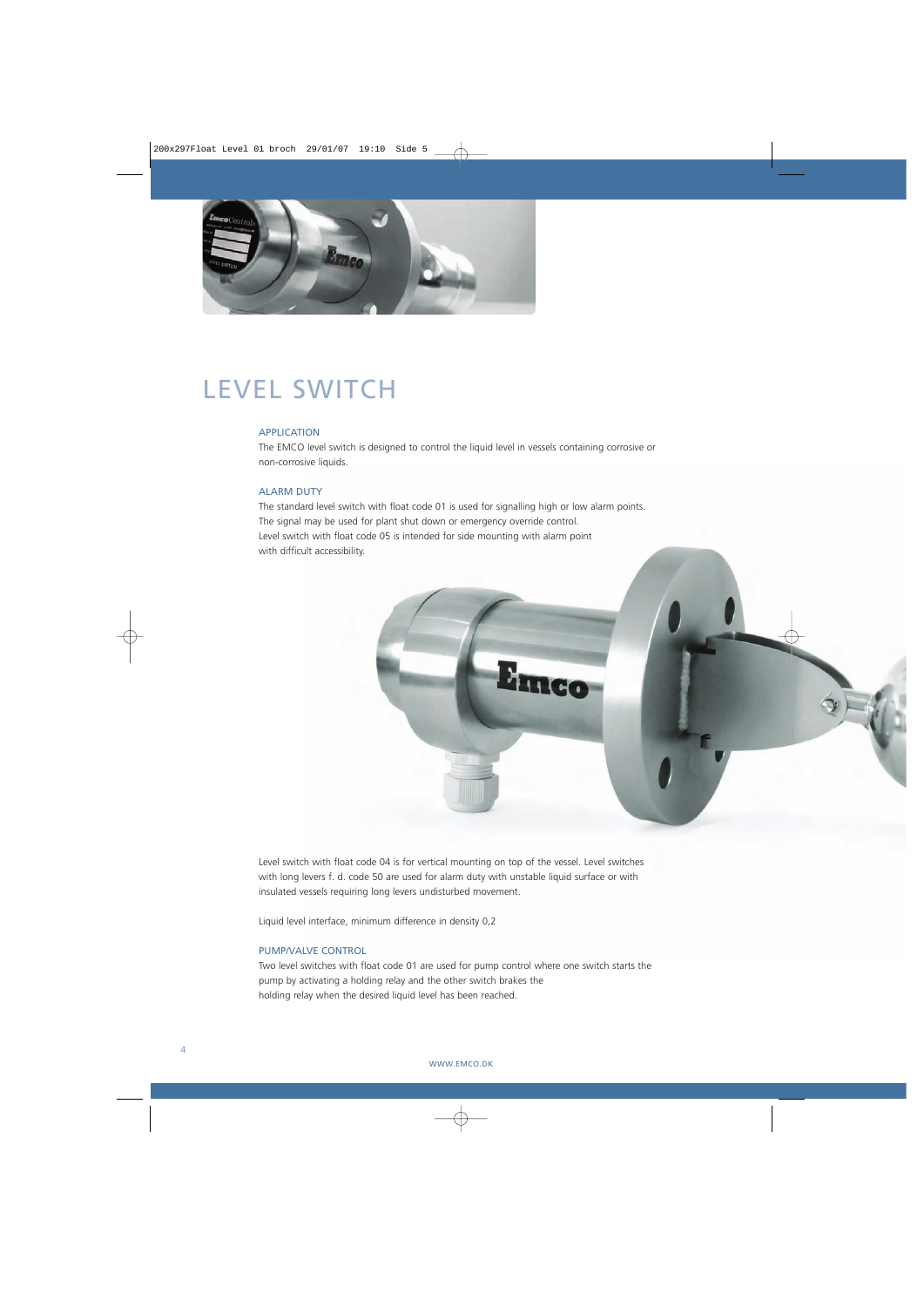### CONSTRUCTION AND DESIGN OF INSTRUMENTS FOR FLOW, LEVEL AND TEMPERATURE

### FUNCTION

The EMCO float switch can be mounted horizontally or vertically, but horizontal mounting is the most common.

The float lever carries a permanent magnet which is opposed by a similar magnet mounted in the switch housing. The magnets having the same pole directed toward each other are separated by a non magnetic diaphragm. The glandless construction offers excellent sealing.

#### **CONSTRUCTION**

The EMCO Float switch consists of 3 main parts :

- 1. Housing with switch, electrical or pneumatic
- 2. Mounting flange
- 3. Float



The modular construction of the EMCO float level switch offers excellent flexibility to suit customers' requirements.

#### FEATURES

- Easy to install Very high flexibility Fast delivery
- Type approved by Det Norske Veritas, Lloyds Register of Shipping and Bureau Veritas Applicable for high temperatures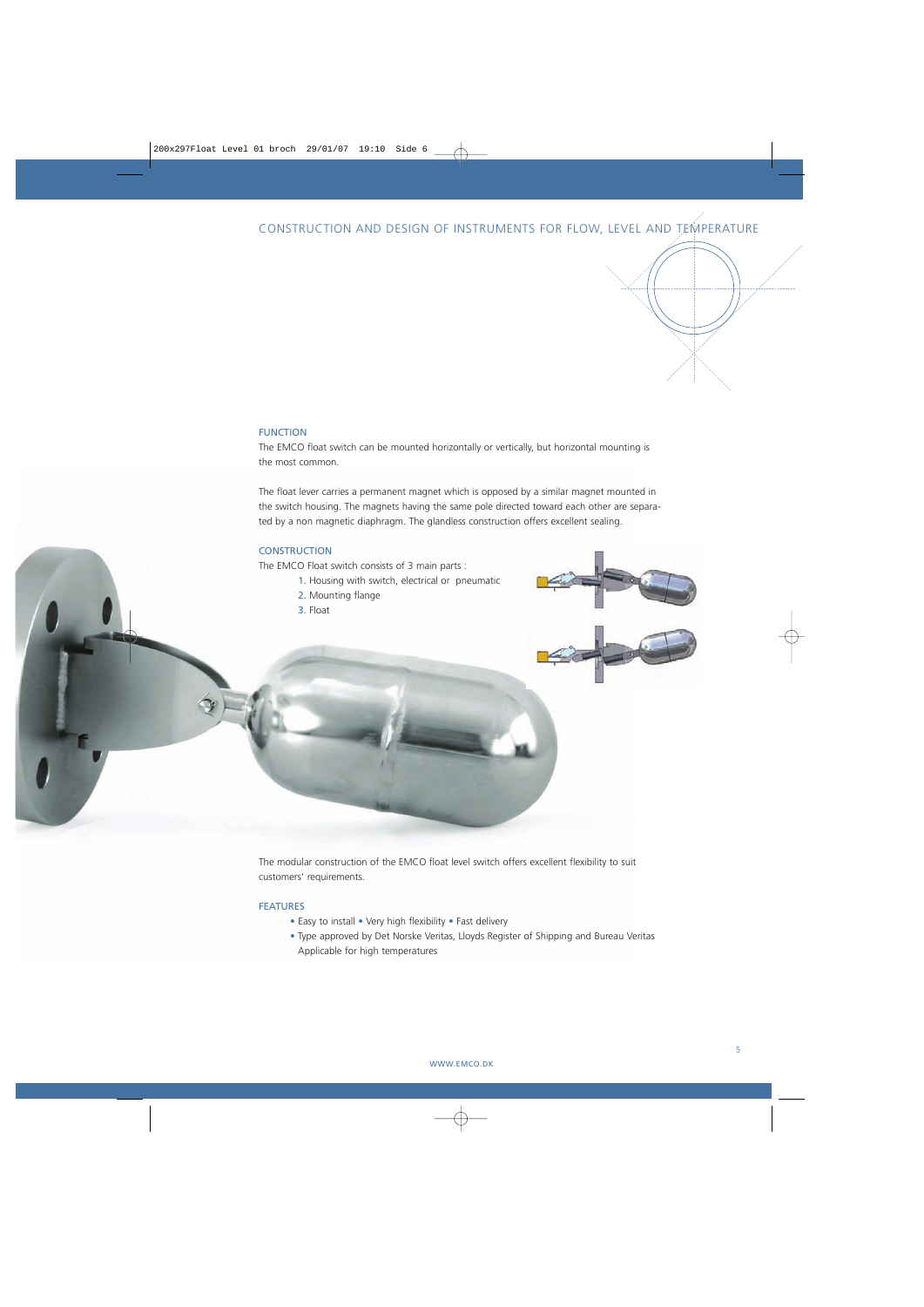

# TECHNICAL SPECIFICATIONS

### TECHNICAL SPECIFICATIONS

Max. working presssure: EMCO flange 40 bar

Max.working temperature: Depending on switch type Enclosure: IP 65,

Electrical gland connection : M20 x 1,5 mm

Switch housing: Switch housing: Stainless steel, option aluminium Wetted parts: Stainless steel AISI 316, as option PP and PTFE Specific gravity: Standard min 0,7 option. 0,5 Standard flange 100 bar Standard flanges to DIN or ANSI/ASME norm

IP 68 with 3x1,5 mm<sup>2</sup> ships cable

Option: Hirschmann, Schaltbau or other make of connector

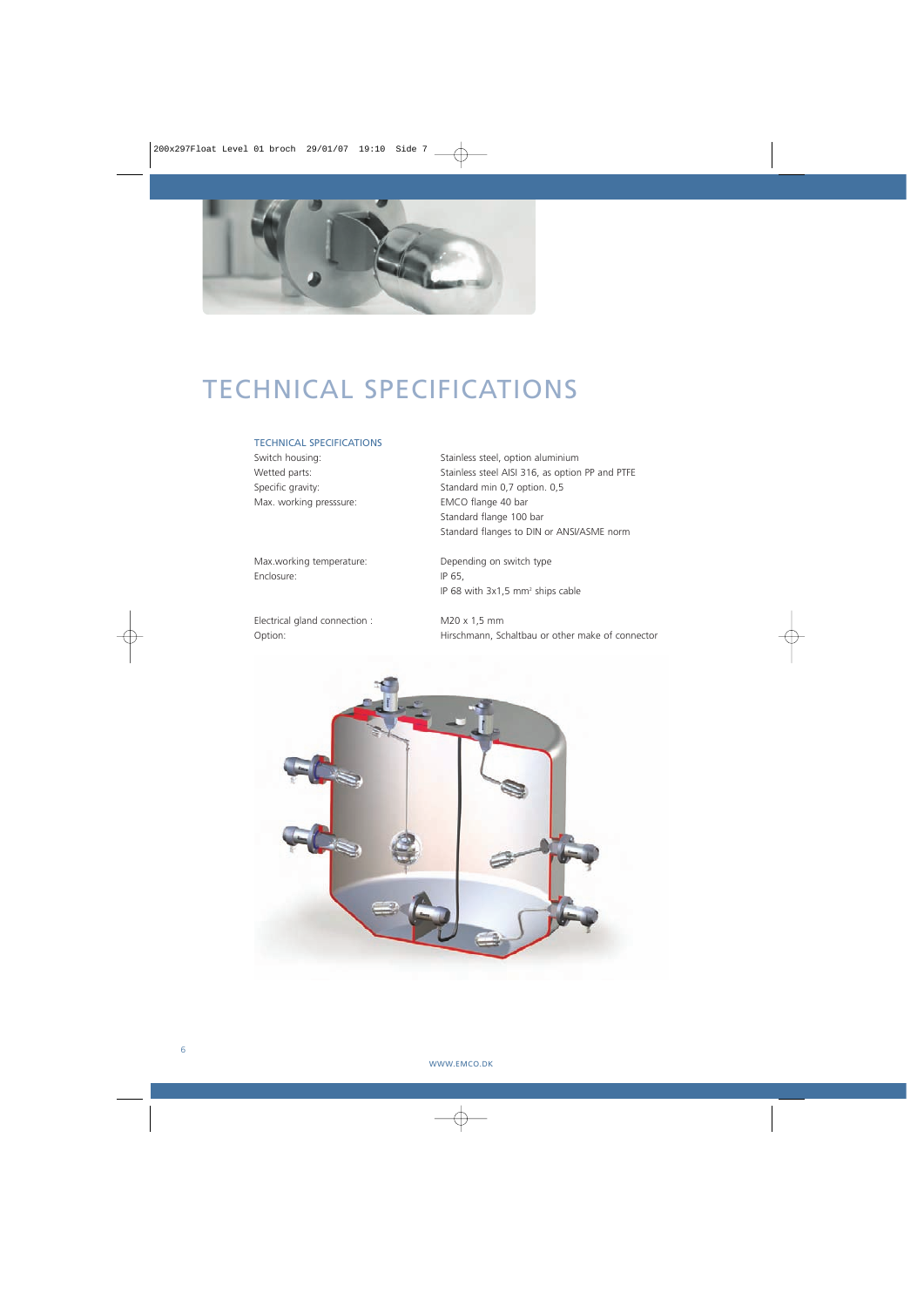## HOUSING

Stainless steel housing is standard

| <b>CODE</b>   | <b>MATERIAL</b> | <b>SWITCH TYPE</b> | <b>PROTECTION</b> | <b>CABLE</b><br>LENGTH* |
|---------------|-----------------|--------------------|-------------------|-------------------------|
|               | aluminium       | electrical         | IP 65             |                         |
| $\mathcal{L}$ | stainless steel | electrical         | IP 65             |                         |
| Β             | aluminium       | electrical         | IP 68 submersible | 3 meters*               |
| 4             | stainless steel | electrical         | IP 68 submersible | 3 meters*               |
| 5             | aluminium       | pneumatic          |                   |                         |
| 6             | stainless steel | pneumatic          |                   |                         |

### **SWITCHES**

\*other lengths on request

|                                             | <b>CODE</b> | <b>DIAGRAM</b>                                      | <b>SWITCH RATING</b>                                                                     | <b>TEMPERATUTRE</b>            |
|---------------------------------------------|-------------|-----------------------------------------------------|------------------------------------------------------------------------------------------|--------------------------------|
| Electrical<br>SPDT<br>Silver contacts       | 10          | ⊘ 1<br>O.                                           | 250 V ac 2A<br>24 V dc 0,7A<br>(1,3 A)                                                   | liquid: 225°C<br>ambient: 80°C |
| Electrical<br>SPDT,<br>Gold contacts        | 11          | Ø1<br>O<br>$\mathbf{I}$                             | 30 V dc 300 mA                                                                           | liquid: 225°C<br>ambient: 80°C |
| Electrical<br>SPDT,<br>Silver contacts      | 12          | $\varphi$ 1<br>Ó<br>$\circ$<br>$Z_{2}$<br>Ø3<br>⊘ 4 | 2A 250 V ac<br>0,7A 24 V dc<br>(1, 3A)                                                   | liquid: 225°C<br>ambient: 80°C |
| Inductive<br><b>NAMUR</b><br>EEX ia II C T6 | 13          | ⊘ 1∗<br>NAMUR<br>$-2$                               | Level under<br>control point output 3mA<br>Level above output 1mA<br>Power supply: 8V dc | liquid: 150°C<br>ambient: 80°C |
| Pneumatic<br>pressure 3-8 bar.              | 16          |                                                     | Level below switch point<br>output logic 1 Kv: 0,8<br>(pressure output)                  | liquid: 120°C<br>ambient: 60°C |
| Pneumatic<br>pressure 3-8 bar.              | 17          | W                                                   | Level below switch point<br>logic 0 max. Kv: 0,8<br>(no pressure output)                 | liquid: 120°C<br>ambient: 60°C |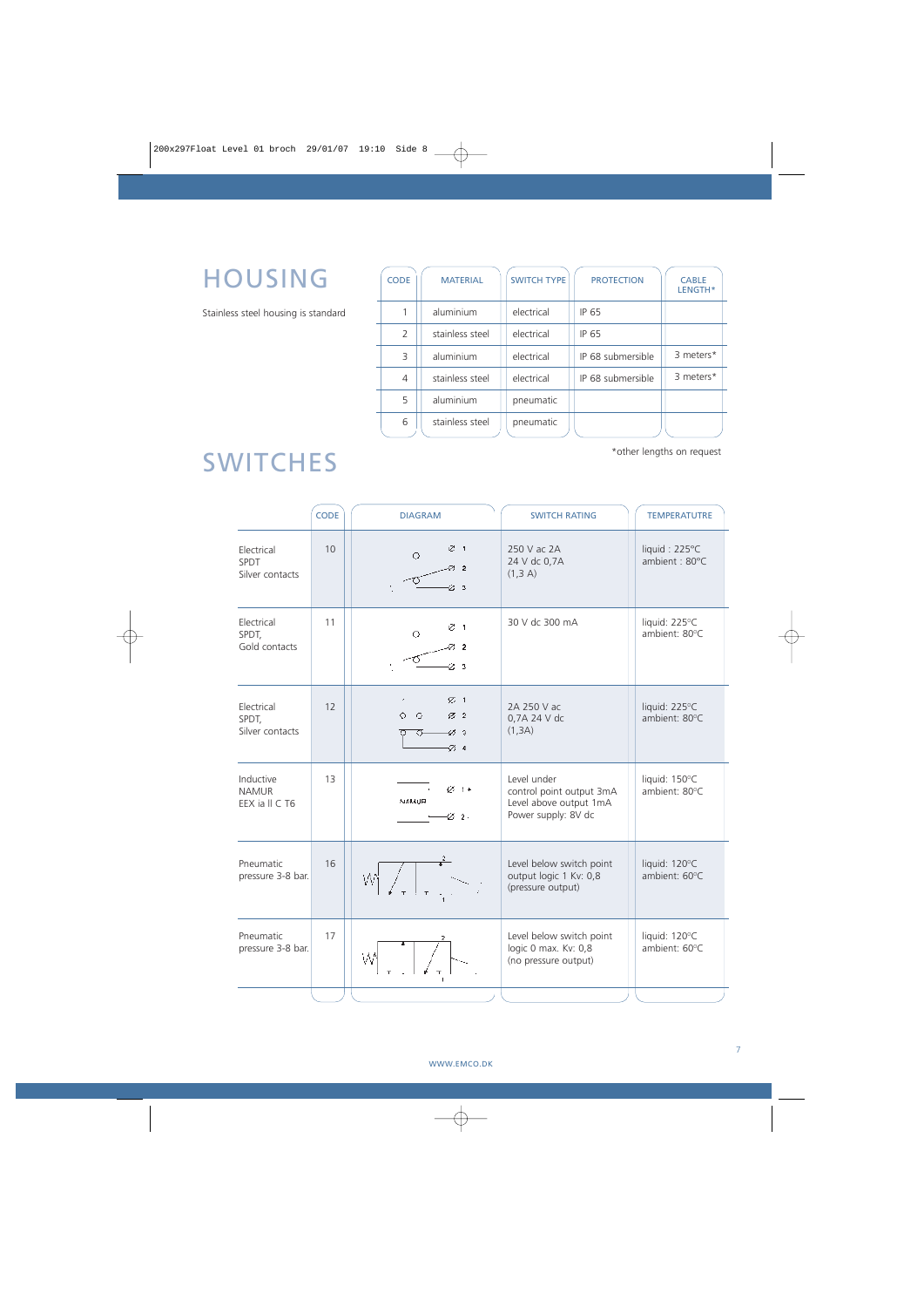### MOUNTING FLANGE

### EMCO FLANGES

EMCO flanges are delivered in 2 versions :

- 1. The heavy duty flange (standard) with flange diameter of 122 mm. with 4 Ø 13 mm bolt holes on a BCD of 92 mm.
- 2. The light duty flange with flange diameter of 102 mm. with 4 Ø 7 mm. bolt holes on a BCD of 92 mm.





The different types of counter flanges are shown on page 11 A flat gasket for general use is available. The gasket is to be mounted between the level switch and the counter flange. For corrosive liquids special gaskets are available including PTFE and Viton.

Mounting kit containing the gasket and 4 bolts is to be specified separately.

### STANDARD FLANGES

| Flange standards: | DIN and ANSI/ASME others on request                                |
|-------------------|--------------------------------------------------------------------|
| Flange sizes:     | DN 65, DN 80, DN 100, 3", 4", others on request                    |
| Flange facing:    | Flat facing DIN 2526, tongue and groove DIN 2512,                  |
|                   | Flat face FF, raised face RF or ring type joint RTJ to ANSI B 16.5 |
| Pressure rating:  | PN 16, PN 40, PN 100, 150 lbs, 300lbs, 600 lbs                     |
| Flange material:  | stainless steel AISI 316                                           |

For reduced cost loose flanges in carbon steel are available as an option.

### BELLOWS SEALS

EMCO and standard flanges are available with bellows seals for applications where there is a risk that particles in the liquid or viscous liquids will obstruct the free movement of the float. The bellows is made of Neoprene which reduces the operating temperature to 80° C.

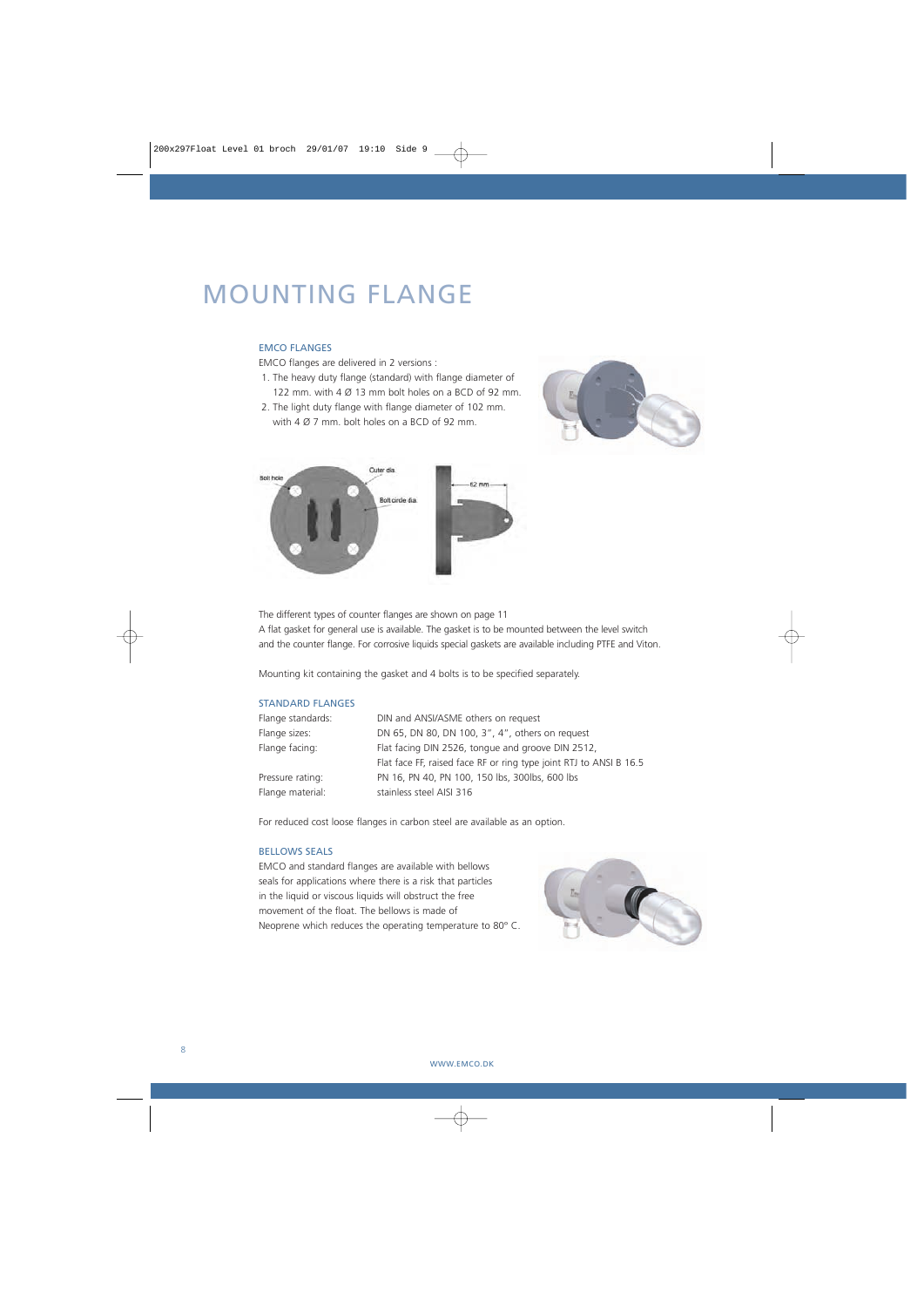### FLOATS

|                                      | CODE                                                      | L.<br>MM                                                            | <b>HYSTERESIS</b><br>$\mathsf{MM}$                            | $h_1$<br>$\mathsf{MM}$                                   | h <sub>2</sub><br>$\mathsf{MM}$                             |
|--------------------------------------|-----------------------------------------------------------|---------------------------------------------------------------------|---------------------------------------------------------------|----------------------------------------------------------|-------------------------------------------------------------|
| Side mounted, Standard lever<br>Emeo | 01                                                        | 210                                                                 | $12 - 15$                                                     |                                                          |                                                             |
| Side mounted, Long lever             | 25<br>30<br>35<br>40<br>50<br>60<br>70<br>80<br>90<br>100 | 250<br>300<br>350<br>400<br>500<br>600<br>700<br>800<br>900<br>1000 | 25<br>38<br>52<br>65<br>98<br>113<br>146<br>168<br>193<br>223 | 8<br>16<br>19<br>31<br>54<br>56<br>58<br>64<br>81<br>111 | 17<br>22<br>33<br>34<br>44<br>57<br>88<br>104<br>112<br>112 |
| Topmounted, Variable hysteresis      | 03                                                        | 3000<br>max.                                                        | variable                                                      |                                                          |                                                             |
| Topmounted,<br>Cranked lever         | 04                                                        |                                                                     | min. 15                                                       | 210                                                      | min. 100<br>max. 550                                        |
| Side mounted, Cranked lever          | 05                                                        | H1<br>min. 100<br>max. 550                                          | min. 40                                                       | 210                                                      | min. 100                                                    |

Float for liquid interface detection: code 35LID.

Floats in PP and PTFE are limited in number of available types, ask for separate data sheet.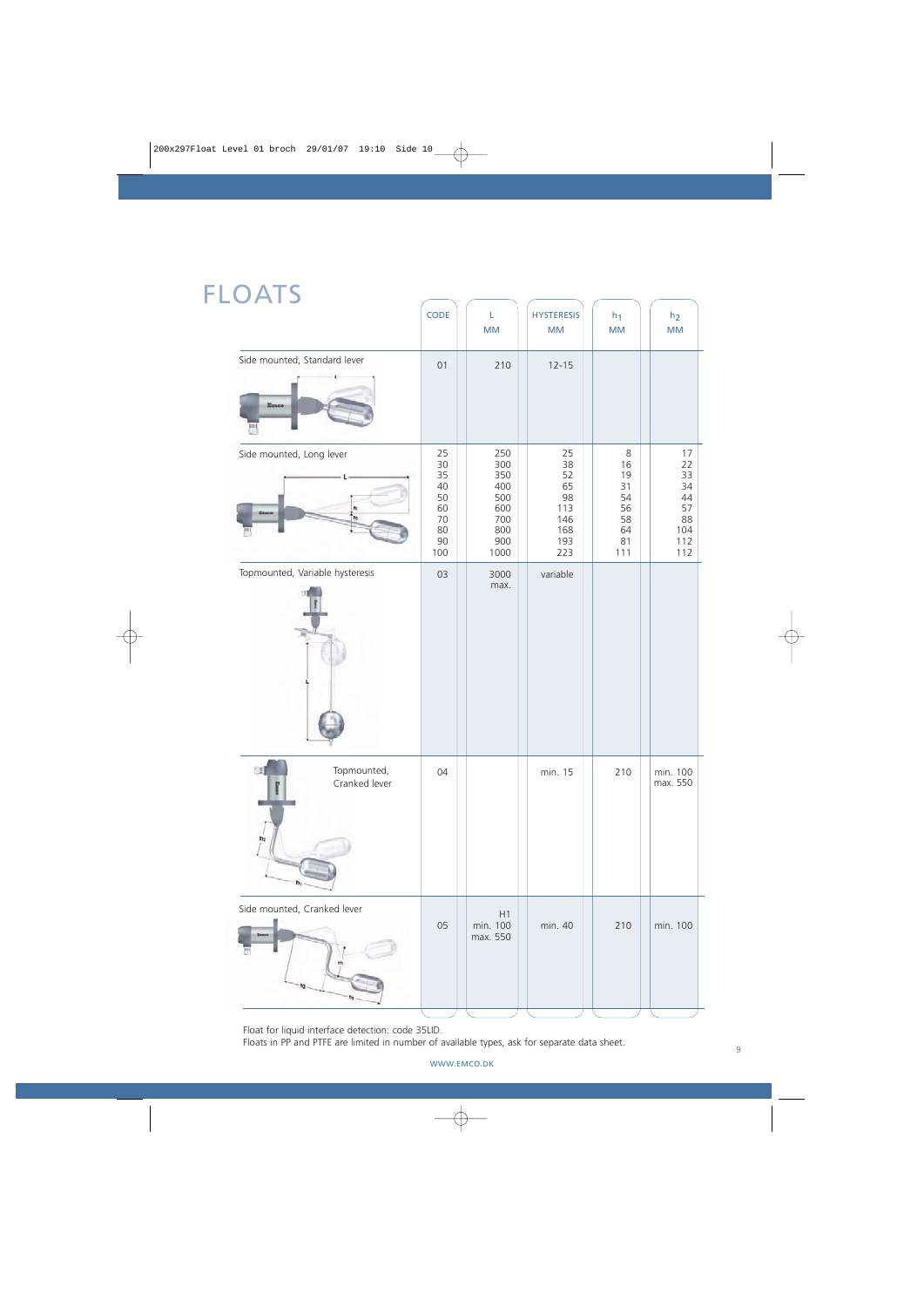# FLOATS

|                                      | CODE         | L<br><b>MM</b> | <b>HYSTERESIS</b><br><b>MM</b>        | $h_1$<br><b>MM</b>                                    | h <sub>2</sub><br><b>MM</b> | $H_1$<br><b>MM</b>                                    | H <sub>2</sub><br>MM | <b>STOP</b><br>POS                                             |
|--------------------------------------|--------------|----------------|---------------------------------------|-------------------------------------------------------|-----------------------------|-------------------------------------------------------|----------------------|----------------------------------------------------------------|
| Side mounted, Variable<br>hysteresis | 02           | 370            | 57<br>108<br>160<br>212<br>262<br>295 | $-94$<br>$-43$<br>$+9$<br>$+61$<br>$+ 111$<br>$+ 144$ | $-151$                      | $-49$<br>$-6$<br>$+40$<br>$+ 100$<br>$+158$<br>$+193$ | $-200$               | $1 - 4$<br>$1 - 5$<br>$1 - 6$<br>$1 - 7$<br>$1 - 8$<br>$1 - 9$ |
| Emco                                 |              | $H_1$<br>$H_2$ | 25<br>76<br>128<br>180<br>230<br>263  | $-94$<br>$-43$<br>$+9$<br>$+61$<br>$+ 111$<br>$+ 144$ | $-119$                      | $-49$<br>$-6$<br>$+40$<br>$+ 100$<br>$+158$<br>$+193$ | $-162$               | $2 - 4$<br>$2 - 5$<br>$2 - 6$<br>$2 - 7$<br>$2 - 8$<br>$2 - 9$ |
|                                      |              |                | 28<br>80<br>132<br>182<br>215         | $-43$<br>$+9$<br>$+61$<br>$+ 111$<br>$+ 144$          | $-71$                       | $-6$<br>$+40$<br>$+ 100$<br>$+158$<br>$+193$          | $-114$               | $3 - 5$<br>$3 - 6$<br>$3 - 7$<br>$3 - 8$<br>$3 - 9$            |
|                                      |              |                | 27<br>79<br>129<br>162                | $+9$<br>$+61$<br>$+ 111$<br>$+ 144$                   | $-18$                       | $+40$<br>$+100$<br>$+158$<br>$+193$                   | $-54$                | $4 - 6$<br>$4 - 7$<br>$4 - 8$<br>$4 - 9$                       |
|                                      |              |                | 27<br>77<br>110                       | $+61$<br>$+ 111$<br>$+ 144$                           | $+34$                       | $+ 100$<br>$+158$<br>$+193$                           | $-3$                 | $5 - 7$<br>$5 - 8$<br>$5 - 9$                                  |
|                                      |              |                | 25<br>58                              | $+ 111$<br>$+ 144$                                    | $+86$                       | $+158$<br>$+193$                                      | $+41$                | $6 - 8$<br>$6 - 9$                                             |
|                                      | 0261<br>0950 | 610<br>950     | 634<br>1117                           | $+318$<br>$+560$                                      | $-315$<br>$-557$            | $+372$<br>$+614$                                      | $-370$<br>$-610$     | $1 - 9$<br>$1 - 9$                                             |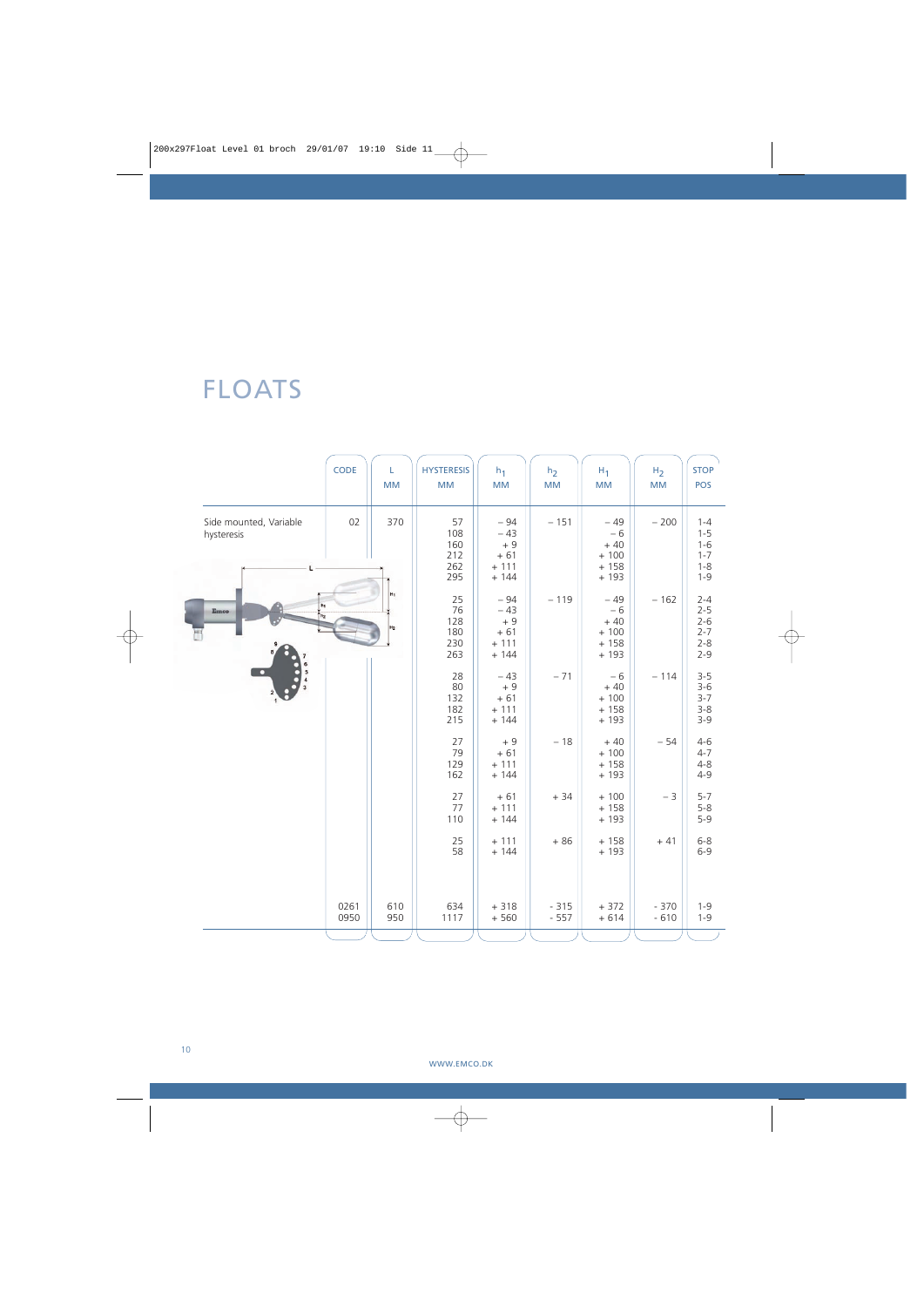CONSTRUCTION AND DESIGN OF INSTRUMENTS FOR FLOW, LEVEL AND TEMPERATURE

### ACCESSORIES

| <b>COUNTER FLANGES</b> |                             | CODE                             | <b>MATERIAL</b>                          |
|------------------------|-----------------------------|----------------------------------|------------------------------------------|
| With weld neck         | M12<br>0122<br>076.1<br>268 | 380<br>460                       | Carbon steel<br>AISI 316 stainless steel |
| For weld in            | MIG<br>mm<br>25             | 490<br>510                       | Carbon steel<br>AISI 316 stainless steel |
| Tester                 | Emco<br>Type L0 and M0      | L <sub>0</sub><br>M <sub>0</sub> | Carbon steel<br>AISI 316 stainless steel |
|                        | Emco<br>Type LLO and LMO    | LL <sub>0</sub><br>LM0           | Carbon steel<br>AISI 316 stainless steel |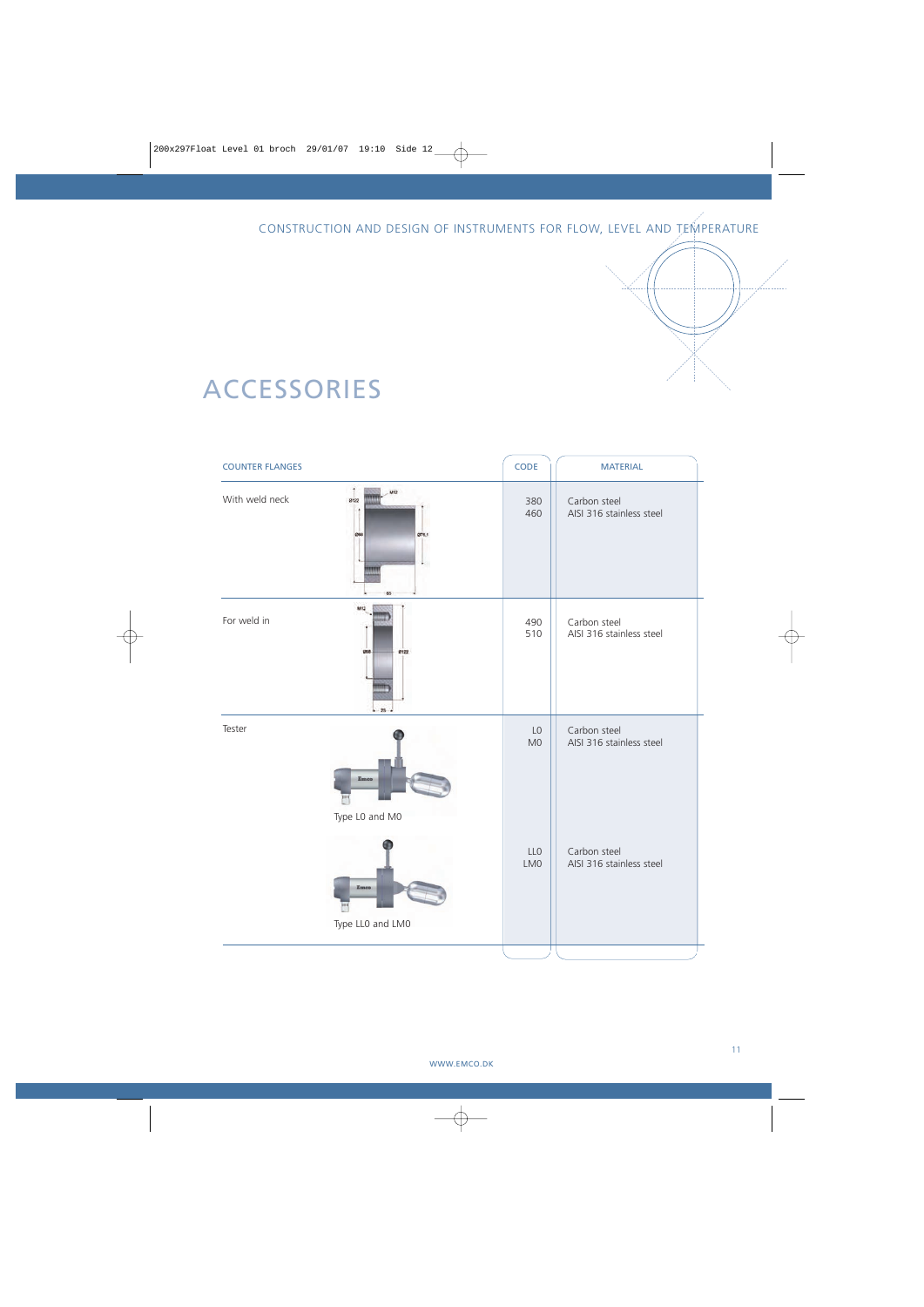### FLOATS CHAMBERS

### FLOAT CHAMBERS

A huge variety of models are available on request including different level switch mounting flanges and process connections. Please ask for separate drawing for models not shown below.

Type H0/J0 – cut away shown with low level



|                                   | <b>CODE</b>                     | <b>MATERIAL</b>                                |
|-----------------------------------|---------------------------------|------------------------------------------------|
| With code 380/460 mounting flange | H <sub>0</sub>                  | Carbon steel with 1" butt weld ends            |
| 170<br>155                        | ID <sub>0</sub>                 | Carbon steel with DN 25 PN 40 flanges (DIN)    |
| 160<br>230<br>Em                  | IA <sub>0</sub>                 | Carbon steel with 1" 300 lbs RF flanges (ANSI) |
|                                   | JO.                             | AISI 316 with 1" butt weld ends                |
| 270                               | KD <sub>0</sub>                 | AISI 316 with DN 25 PN 40 flanges (DIN)        |
| 170                               | KA0                             | AISI 316 with 1" 300 lbs RF flanges (ANSI)     |
| 155                               |                                 |                                                |
| ខ្លួ                              |                                 |                                                |
|                                   |                                 |                                                |
| 270                               |                                 |                                                |
| With code L0/M0 tester            | HO/LO                           | Carbon steel with 1" butt weld ends            |
|                                   | ID <sub>0</sub> /L <sub>0</sub> | Carbon steel with DN 25 PN 40 flanges (DIN)    |
| 155                               | IA0/LO                          | Carbon steel with 1" 300 lbs RF flanges (ANSI) |
| 8<br>g                            | J0/M0                           | AISI 316 with 1" butt weld ends                |
| 270                               | KD0/M0                          | AISI 316 with DN 25 PN 40 flanges (DIN)        |
|                                   | KA0/M0                          | AISI 316 with 1" 300 lbs RF flanges (ANSI)     |
| 155                               |                                 |                                                |
| 160<br>310<br>Emer                |                                 |                                                |
|                                   |                                 |                                                |
|                                   |                                 |                                                |
| 270                               |                                 |                                                |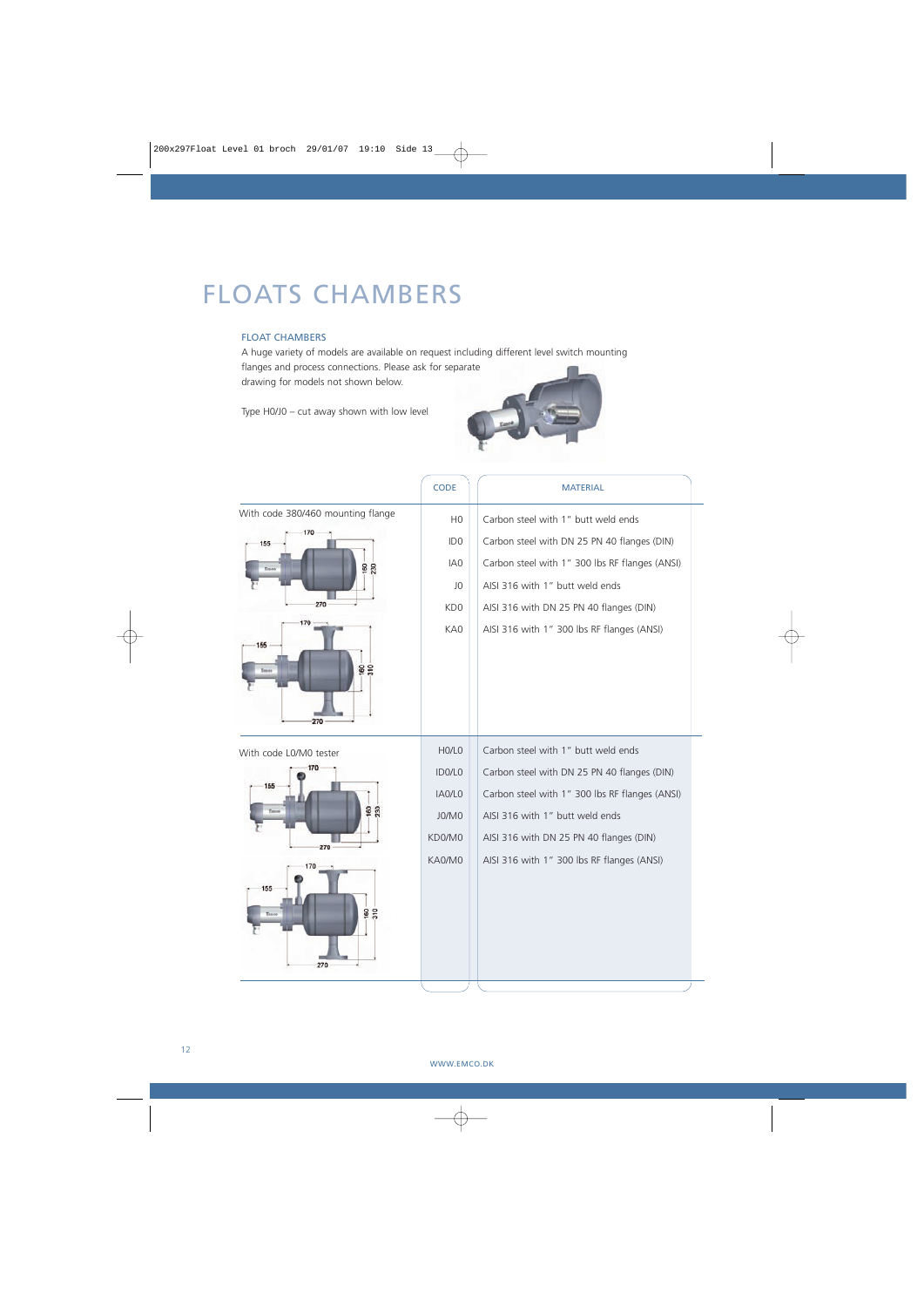### FLOAT CHAMBERS WITH STANDARD FLANGE SWITCH CONNECTION

| process connections<br>Switch connection:<br>Process connection:<br>Pressure rating:               | EMCO float chamber code VER-H with vertical butt weld end<br>DN 80 or 3"<br>33,7 or 60,3<br>$1"$ or $2"$<br>up to PN 100 or 600 lbs                                                                |
|----------------------------------------------------------------------------------------------------|----------------------------------------------------------------------------------------------------------------------------------------------------------------------------------------------------|
| process connections<br>Switch connection:<br>Process connection:<br>Pressure rating:               | EMCO float chamber code VER-I with vertical flanged<br>DN 80 or 3"<br>DN 25 or DN 50<br>$1"$ or $2"$<br>up to PN 100 or 600 lbs                                                                    |
| connections pointing to the right<br>Switch connection:<br>Process connection:<br>Pressure rating: | EMCO float chamber code HORR-I with horizontal flanged process<br>DN 80 or 3"<br>DN 25 or DN 50<br>$1"$ or $2"$<br>up to PN 100 or 600 lbs                                                         |
| connections pointing to the left<br>Switch connection:<br>Process connection:<br>Pressure rating:  | EMCO float chamber code HORL-I with horizontal flanged process<br>DN 80 or 3"<br>DN 25 or DN 50<br>$1"$ or $2"$<br>up to PN 100 or 600 lbs                                                         |
| connections pointing backwards<br>Switch connection:<br>Process connection:<br>Pressure rating:    | EMCO float chamber code HOR-I with horizontal flanged process<br>DN 80 or 3"<br>DN 25 or DN 50<br>$1"$ or $2"$<br>up to PN 100 or 600 lbs                                                          |
| Switch connection:<br>Process connection:<br>Pressure rating:                                      | EMCO float chamber code HORD-I with horizontal flanged process<br>and drain connections and vertical drain connections<br>DN 80 or 3"<br>DN 25 or DN 50<br>$1"$ or $2"$<br>up to PN 100 or 600 lbs |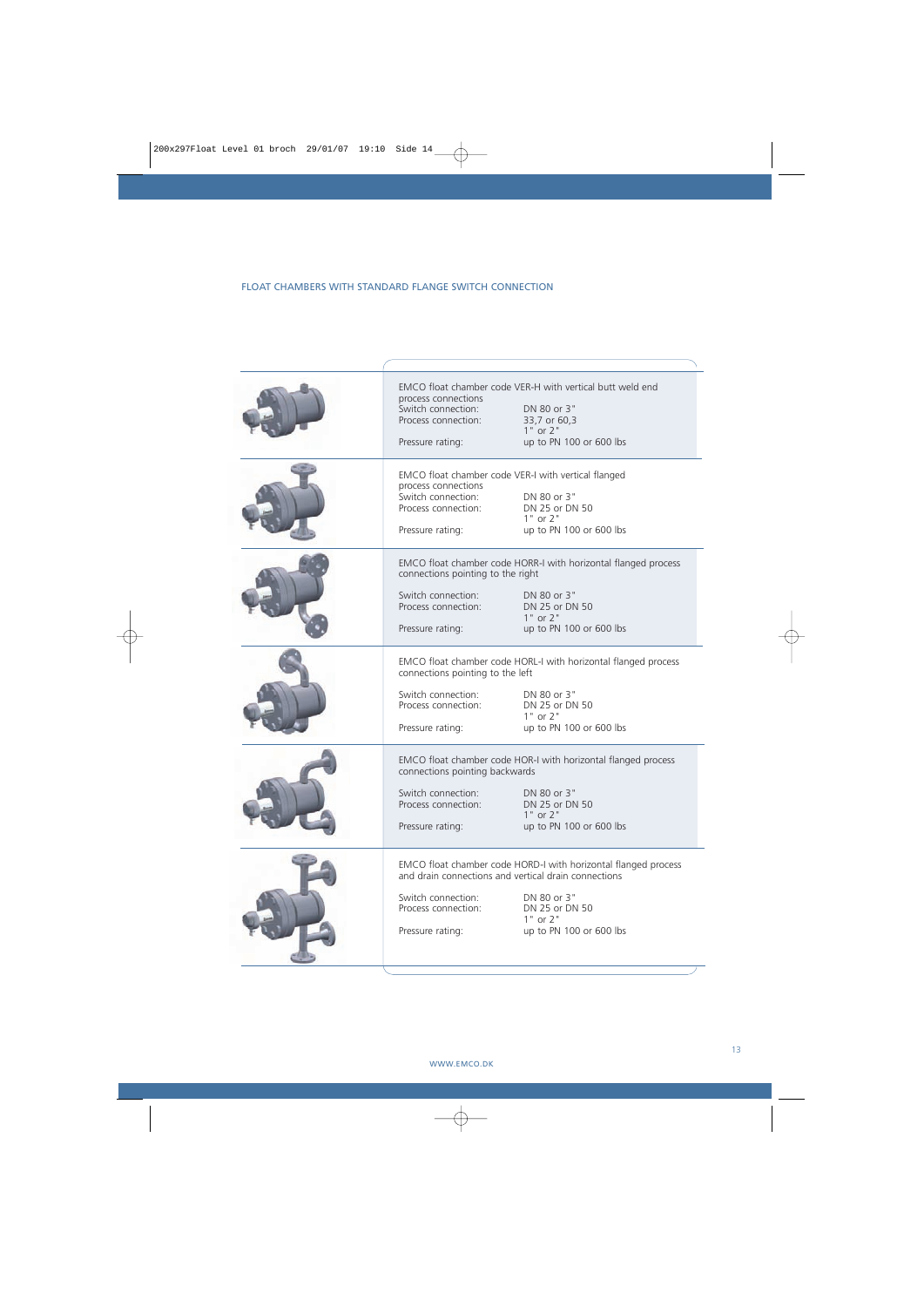## HOW TO ORDER

|                                                                        |              |                 | <b>CODE</b>                    |    | <b>CODE</b>       |
|------------------------------------------------------------------------|--------------|-----------------|--------------------------------|----|-------------------|
| <b>CONTACT HOUSE</b>                                                   |              |                 | <b>HEAVY DUTY</b>              |    | <b>LIGHT DUTY</b> |
| Aluminium IP65                                                         |              |                 | $\mathbf{1}$                   |    |                   |
| Stainless steel IP65 (standard)                                        |              |                 | standard 2                     |    |                   |
| Aluminium IP68*                                                        |              |                 | 3                              |    |                   |
| Stainless steel IP68*                                                  |              |                 | $\overline{4}$                 |    |                   |
| Pneumatic                                                              |              |                 | 9                              |    |                   |
| *IP68 with 3 meter cable                                               |              |                 |                                |    |                   |
|                                                                        |              |                 |                                |    |                   |
| <b>SWITCH TYPE</b>                                                     |              |                 |                                |    |                   |
| Micro switch, silver                                                   |              |                 | 10                             |    |                   |
| Micro switch, gold                                                     |              |                 | 11                             |    |                   |
| DPDT, silver                                                           |              |                 | 12                             |    |                   |
| Namur, inductive                                                       |              |                 | 13                             |    |                   |
| Pneumatic logic 1                                                      |              |                 | 16                             |    |                   |
| Pneumatic logic 0                                                      |              |                 | 17                             |    |                   |
|                                                                        |              |                 |                                |    |                   |
| <b>MOUNTING</b><br>Standard flange (DIN as ANSI)                       |              |                 | BN                             |    |                   |
|                                                                        |              |                 |                                |    |                   |
| Standard flange with bellows (DIN as ANSI)                             |              |                 | EN                             |    |                   |
| <b>EMCO</b> flange                                                     |              |                 | <b>FN</b>                      |    | AN                |
| EMCO flange with bellows                                               |              |                 | GN                             |    | DN                |
| <b>FLOATS</b>                                                          |              |                 |                                |    |                   |
| Standard lever                                                         |              |                 | 01                             |    |                   |
| Long lever                                                             |              |                 | 25-100                         |    |                   |
| Variable                                                               |              |                 | 02                             |    |                   |
| Variable                                                               |              |                 | 0261                           |    |                   |
| Variable                                                               |              |                 | 0295                           |    |                   |
| Topmounted variable                                                    |              |                 | 03                             |    |                   |
| Topmounted                                                             |              |                 | 04                             |    |                   |
| Cranked lever                                                          |              |                 | 05                             |    |                   |
|                                                                        |              |                 |                                |    |                   |
| ACCESSORIES For code FN/GN mounting flanges and AN/DN mounting flanges |              |                 | FN/GN                          |    | AN/DN             |
| Counter flange weld neck carbon steel                                  |              |                 | 380                            |    | 38                |
| Counter flange weld neck stainless steel AISI 316                      |              |                 | 460                            |    | 46                |
| Counter flange carbon steel                                            |              |                 | 490                            |    | 49                |
| Counter flange stainless steel AISI 316                                |              |                 | 510                            |    | 51                |
| Tester carbon steel                                                    |              |                 | L <sub>0</sub>                 |    | L                 |
| Tester stainless steel AISI 316                                        |              |                 | M <sub>0</sub>                 |    | M                 |
| Tester carbon steel                                                    |              |                 | LL <sub>0</sub>                |    | LL                |
| Tester stainless steel AISI 316                                        |              |                 | LM0                            |    | LM                |
| Float chamber carbon steel with 1" butt weld ends                      | /with tester | H <sub>0</sub>  | H <sub>0</sub> /L <sub>0</sub> | Н  | H/L               |
| Float chamber carbon steel with DN 25 PN 40 flanges (DIN)              | /with tester | ID <sub>0</sub> | ID0/L0                         | ID | ID/L              |
| Float chamber carbon steel with 1" 300 lbs RF flanges (ANSI)           | /with tester | AI0             | IA0/LO                         | Al | IA/L              |
| Float chamber AISI 316 with 1" butt weld ends                          | /with tester | JO.             | J0/M0                          | J  | J/M               |
| Float chamber AISI 316with DN 25 PN 40 flanges (DIN)                   | /with tester | JD <sub>0</sub> | JD0/M0                         | JD | JD/M              |
| Float chamber AISI 316 with 1" 300 lbs RF flanges (ANSI)               | /with tester | JA0             | JA0/M0                         | JA | JA/M              |
|                                                                        |              |                 |                                |    |                   |
| <b>MOUNTING KITS</b>                                                   |              |                 |                                |    |                   |
| General purpose gasket and 4 pcs M 12 x 30 bolts (standard)            |              |                 | FN1                            |    |                   |
| Viton gasket and 4 pcs M 12 x 30 bolts                                 |              |                 | FN <sub>2</sub>                |    |                   |
| PTFE gasket and 4 pcs M 12 x 30 bolts                                  |              |                 | FN3                            |    |                   |
| General purpose gasket and 4 pcs M 6 x 30 bolts (standard)             |              |                 |                                |    | AN1               |
| Viton gasket and 4 pcs M 6 x 30 bolts                                  |              |                 |                                |    | AN <sub>2</sub>   |
| PTFE gasket and 4 pcs M 6 x 30 bolts                                   |              |                 |                                |    | AN3               |

EXAMPLE: EMCO Float Switch type 210FN01-380-FN1 is a float switch with a SPDT switch silver plated contact, EMCO flange mounting, standard lever, counter flange with weld neck in carbon steel and general purpose gasket.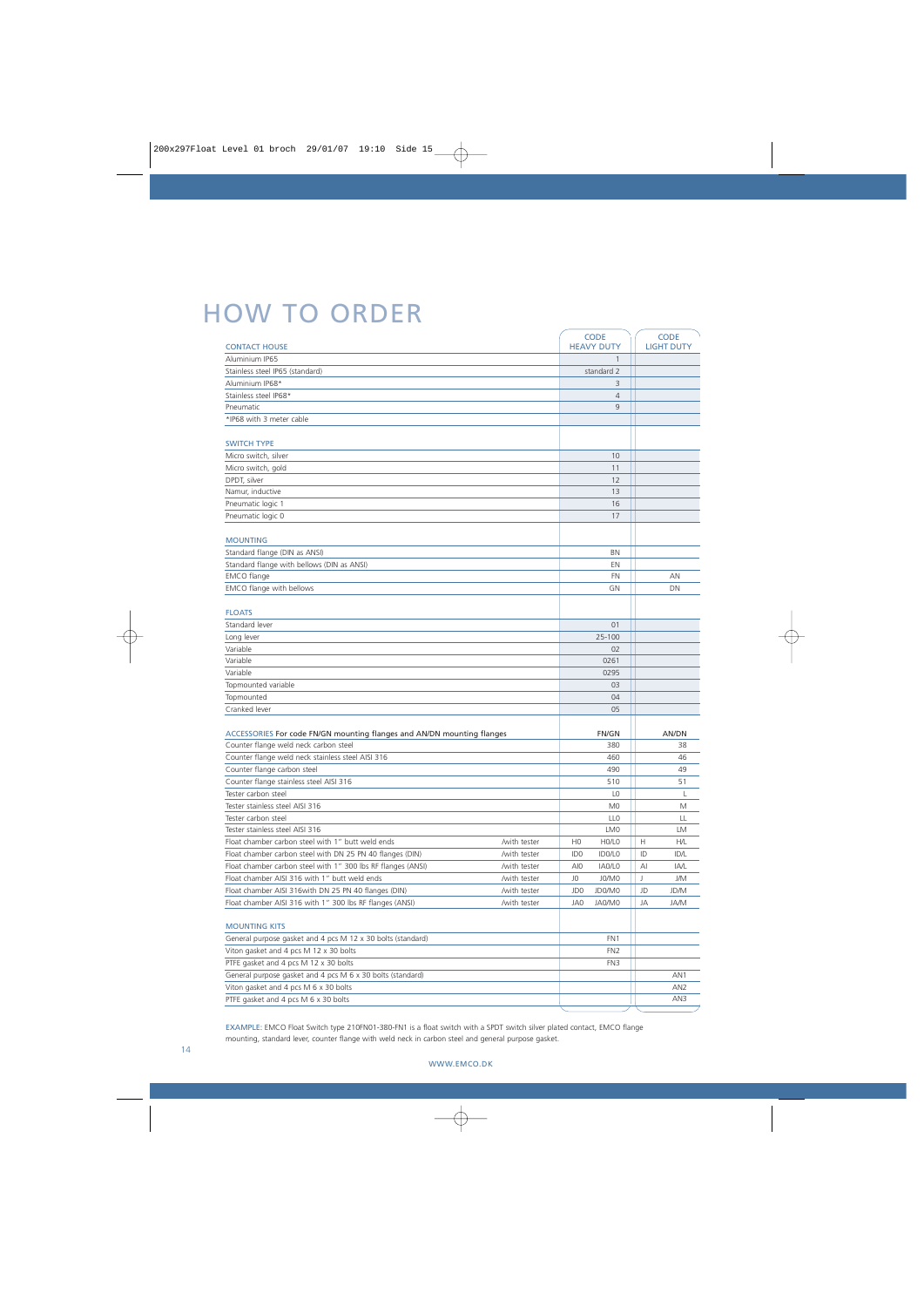### OTHER EMCO PRODUCTS

### LEVEL

#### EMCO magnetic level indicators

EMCO magnetic level indicators series LI indicate the liquid level of vessels. The liquid level detection is safe, reliable and maintenance free. Reed switches can be added for control purposes and remote indication is available as well.

#### EMCO glass level gauges

EMCO level gauges are designed for direct visual observation of liquid level in tanks. 2 main types are available : The Reflex type where the inner surface of the glass has reflecting prisms and the Transparent type where the observer is able to detect the liquid level, the colour, and the clarity of the liquid.

### FLOW

DP flow is one of the most studied and best understood flow technologies due to its simplicity and importance. This bare bone technology is world wide accepted and supported by millions of successful installations. Instrument companies are continuing to bring out new and improved transmitters, including multi variable transmitters, supporting and extending the utility of DP flow.

#### DP flow meters

The main type of flow meters for gas and liquid is the FLEMCO type and for steam it is the STEEMCO type. They are mounted between flanges from DN 50 to DN 400. All types have a 4-20 mA analogue output signal, but also they have the possibility of serial communication with HART.

Above DP flow meters are for volumetric flow. Models for mass flow for gas and saturated and superheated steam are available.

#### DP flow elements

The traditional way is separating the DP element from the electronics. This method is still chosen for many flow applications.

One can choose between a large variety of DP elements to suit a specific application. The choice goes from the well proven and simple orifice plate or orifice plate with carrier rings up to ISA 1932 nozzle, venturi nozzle or classical venturi tube for more demanding applications to averaging pitot tubes for easy installations and large pipes.

Restriction orifice plates and critical flow devices are also considered to be part of the group of DP elements.